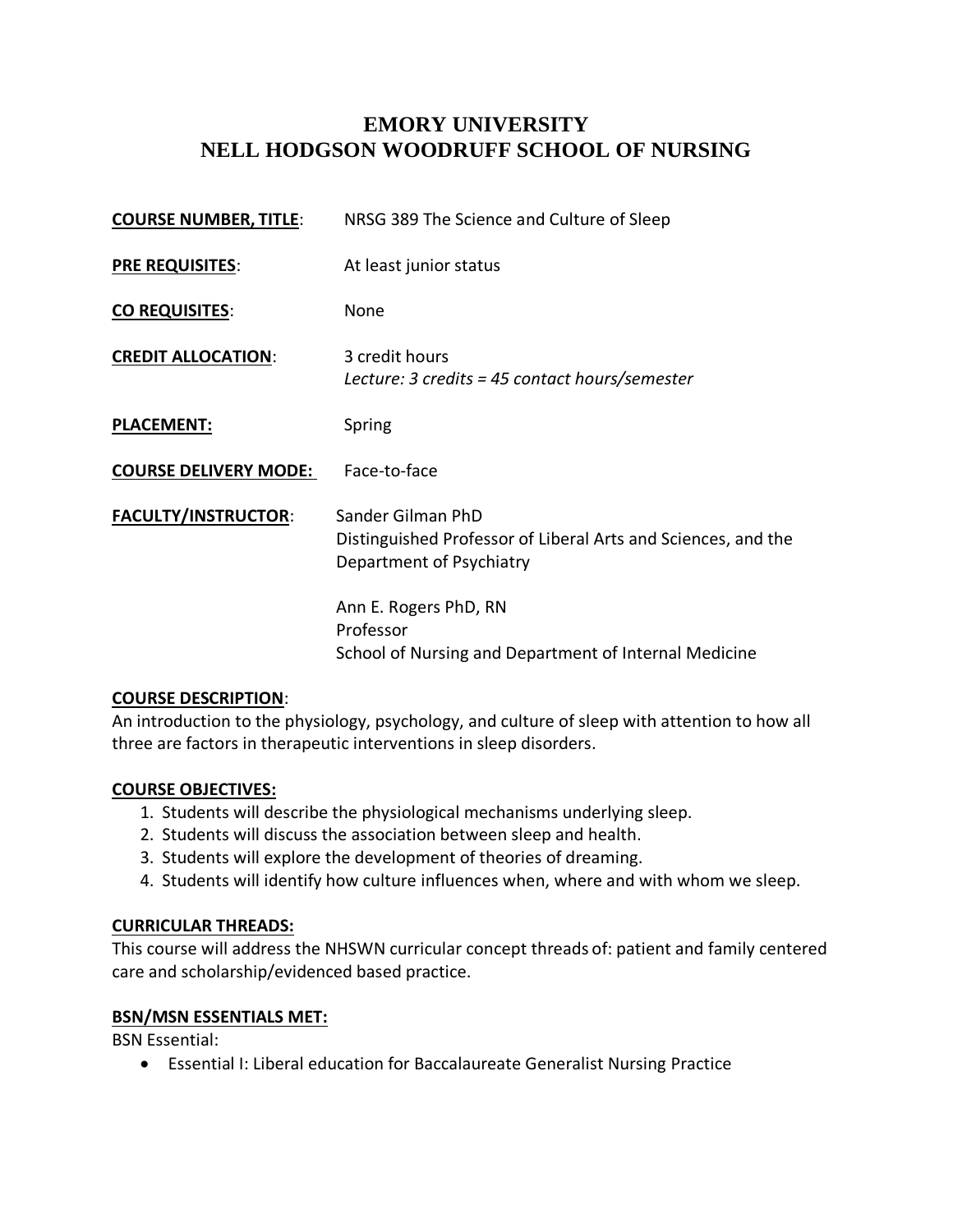MSN Essential:

• Essential I: Background for Practice from Sciences and Humanities (MSN Essentials)

### **NHWSN POLICY:**

Students should refer to the Student Handbook for: program information, school resources, policies, and guidelines. The handbook can be found at: <http://www.nursing.emory.edu/audience-guides/students-audience-guide.html>

Emory University policies can be found here: [http://policies.emory.edu/.](http://policies.emory.edu/)

## **STATEMENT ON RELIGIOUS HOLIDAYS**

Students should notify their course faculty in writing during the first week of the semester of their desire to observe any religious holidays. Students will remain responsible for all assigned work/clinical days. Refer the Student Handbook for the Religious Holiday Calendar. The handbook can be found at: [http://www.nursing.emory.edu/audience-guides/students](http://www.nursing.emory.edu/audience-guides/students-audience-guide.html)[audience-guide.html](http://www.nursing.emory.edu/audience-guides/students-audience-guide.html)

## **ACCESSIBILITY SERVICES:**

Students with disabilities who wish to request accommodations under the ADA must follow the University's procedures for verification of ADA eligibility by submitting supporting documentation to the Office of Accessibility Services (OAS). <http://www.nursing.emory.edu/student-life/accessibility.html>

### **RESPECT STATEMENT**

The Nell Hodgson Woodruff School of Nursing is a learning community enriched by diversity. We are committed to inclusiveness recognizing that open exchange is necessary as we learn from each other and respect different perspectives. We are committed to:

#### **Promote Respect**

We will respect the dignity and rights of all students, faculty and staff regardless of position, rank or authority.

#### **Initiate Dialogue**

We will initiate dialogue and express diversity of thoughts in a courteous manner, without fear of reprisal or insult.

#### **Cultivate Reflection**

We will listen respectfully while others share ideas, allow speakers to complete their thoughts and be open to considering new approaches.

### **Foster Equity**

We will foster a safe and equitable academic environment that acknowledges the contributions and experiences of all persons from unique identities and backgrounds.

### **Maintain Accountability**

We will hold ourselves accountable for our ethical conduct and reject intolerance, harassment, or violence towards others.

### **Course Requirements:**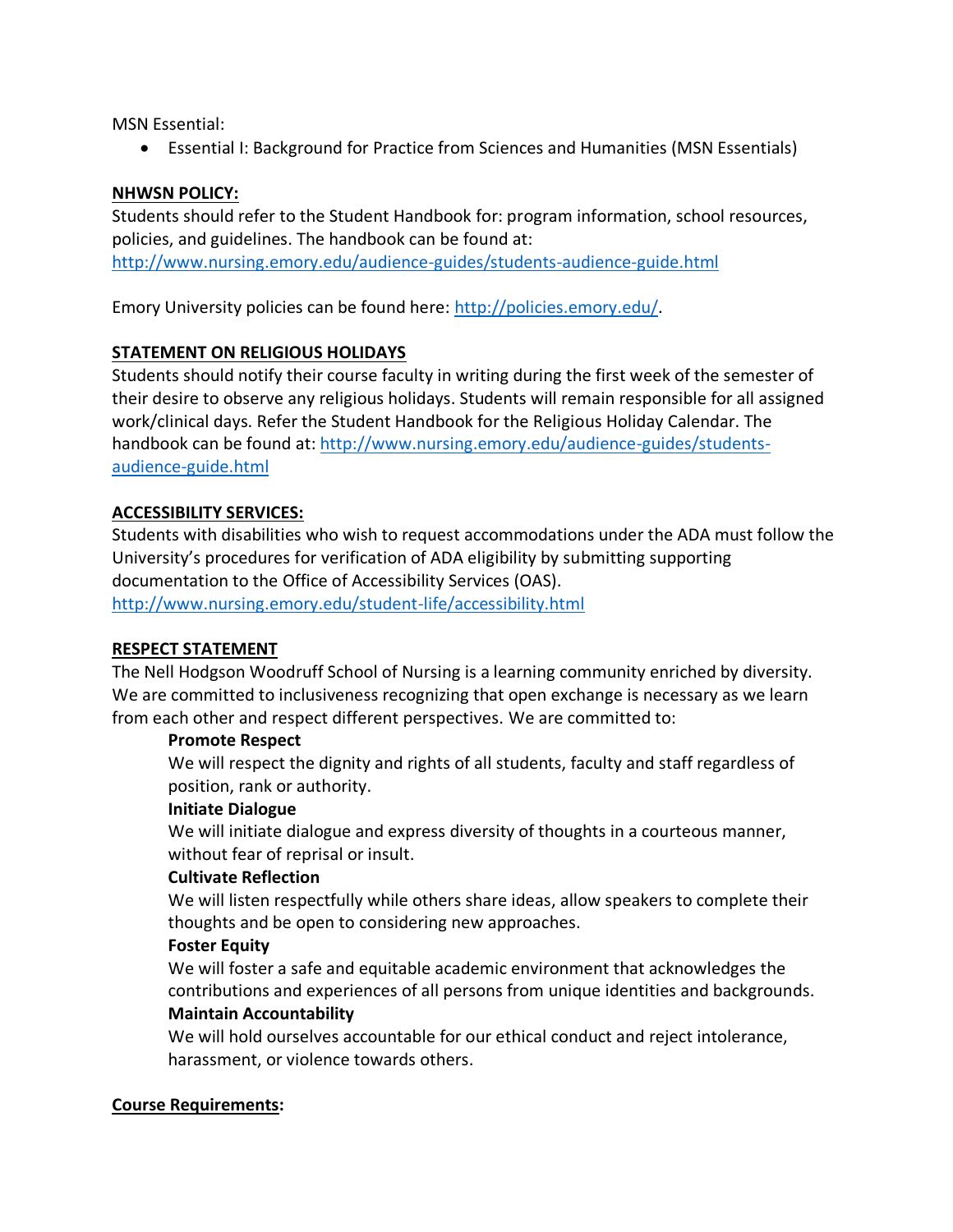- 20% Attendance and active participation
- 20% One take home quiz at midterm
- 20% Case analysis of film
- 20% Sleep diary and a dream diary: each to cover one week
- 20% Critique of app

This course follows the rules outlined in the Honor Code, especially where **plagiarism** is concerned. If we suspect that any writing assignment is plagiarized, either in part or in its entirety, we are required to hand the matter over to the Honor Council. This also applies to "patching," the practice of copying a sentence and exchanging a word or two. If you are not fully aware of what plagiarism is, ask us and/or refer to the Honor code. It is your duty to be fully aware what plagiarism is. If in doubt, ask!

**Assignments** must be turned in on the day and time indicated on this syllabus. **Late submissions** will be marked down by half a grade per day late. For example, if you have written a B paper, you will receive a B- if you have turned it in one day late, a C+ for two days late, etc. Papers with frequent grammatical and spelling errors are ineligible for any grade better than B.

### **Grading Scale**:

| A 100-94 A- 93-90 B+ 89-87         |  | $\overline{B}$ | $86-83$ |
|------------------------------------|--|----------------|---------|
| B- 80-82 C+ 79-76 C 75-73 C- 72-70 |  |                |         |
| $D+ 69-67$ D 66-64 F 64 or lower   |  |                |         |

### **Course Schedule**

January 18 Normal sleep including changes across the lifespan, adverse effects of insufficient sleep Ann E. Rogers PhD, RN

> Readings: Carskadon, M & Dement, W.C. (2017). Normal Human Sleep and Overview. *Principles and Practice of Sleep Medicine.* M. Kryger, T. Roth, and W.C. Dement (Eds). pp 15-24

Assignment: Keep a sleep diary, complete Epworth Sleepiness Scale

January 25 Circadian rhythms and sleep To Be Announced

Readings: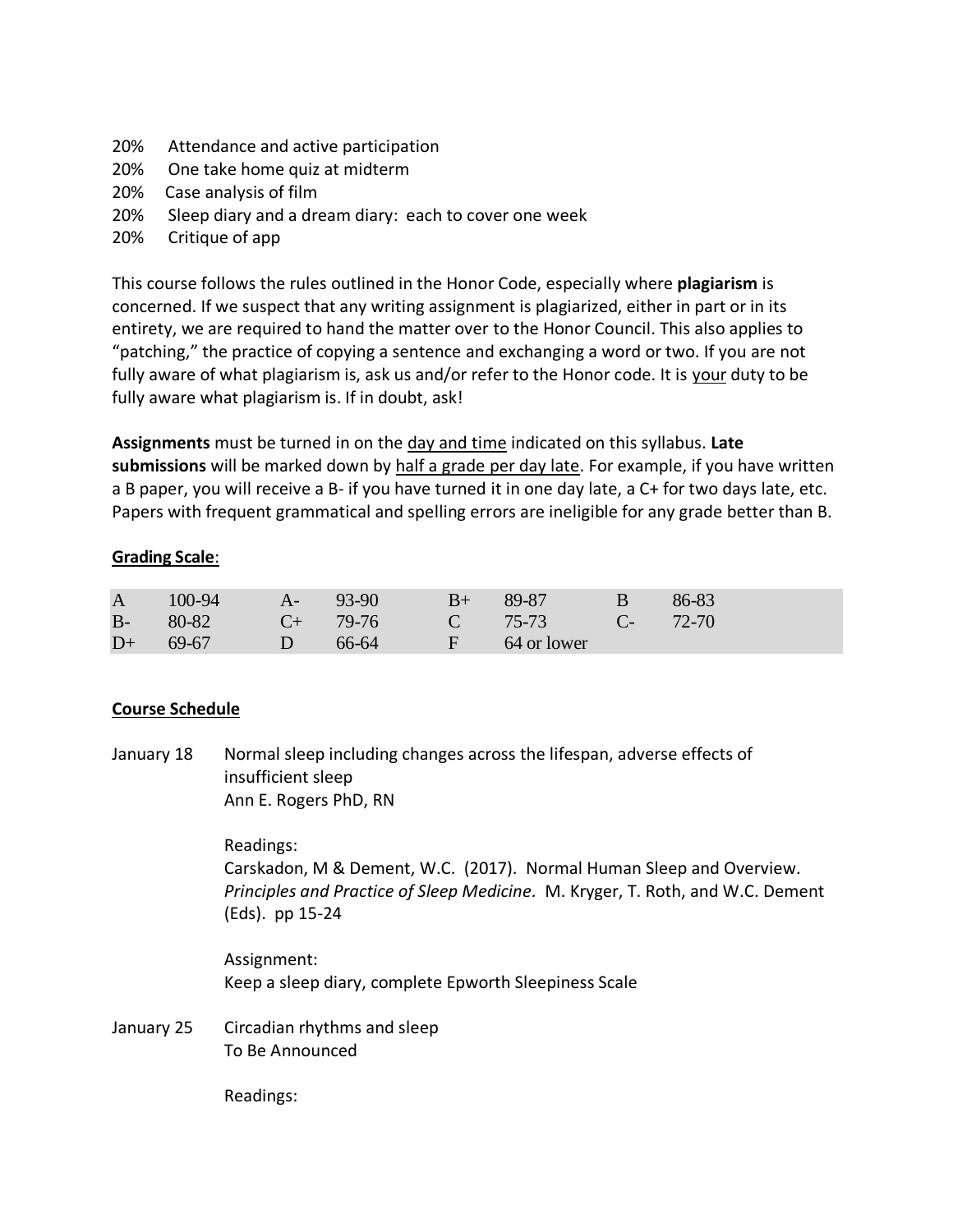Czeisler, C.A. & Buxton, O.M. (2017) Human Circadian Timing System and Sleep-Wake Regulation, In *Principles and Practice of Sleep Medicine* M. Kryger, T. Roth, and W.C. Dement (Eds). pp 363-376

Assignment: Sleep diary due Complete Horne-Ostberg Questionnaire (AKA Owl/Lark Scale)

February 1 From the Ancient world to the Victorians Sander Gilman PhD

> Readings: Jacob's dreams (Gen. 28:11-19) and Joseph's Dreams (Gen. 37-41). Cicero, *De re publica* pp. 257-283*: Somnium Scipionis* (Loeb Library on-line Emory)

Lewis Carroll, *Alice's Adventures in Wonderland* (Project Gutenberg, Chapters I-VI and Chapter XII)

Assignment: Dream Diary due at the end of week 6 (February 22)

February 8 The First Science of Dreaming and the Science of Dreams after Freud Sander Gilman PhD

Readings:

Sigmund Freud, *The Interpretation of Dreams* (PEP Emory on-line, pp. 95-121 (specimen dream of Irma's Injection); 121-162 (structure)

Aserinsky, E. & Kleitman, N. (1953) Regularly occurring periods of eye mobility and concomitant phenomena during sleep. *Science*, 18, 273-274

Dement, W. (1967) Studies on the effects of REM deprivation in humans and in animals. In Kety, S. S., Ewarts, E. V. & Williams, H. L. (Ed's), *Sleep and Altered States of Consciousness,* Proceedings of the Association for Research in Nervous and Mental Disease, 45, 456-468

Hobson, J. Allan (2009). "REM sleep and dreaming: towards a theory of protoconsciousness". *Nature Reviews* **10** (11): 803–813.

February 15 Neurophysiology of Sleep Ann E. Rogers PhD, RN

Readings: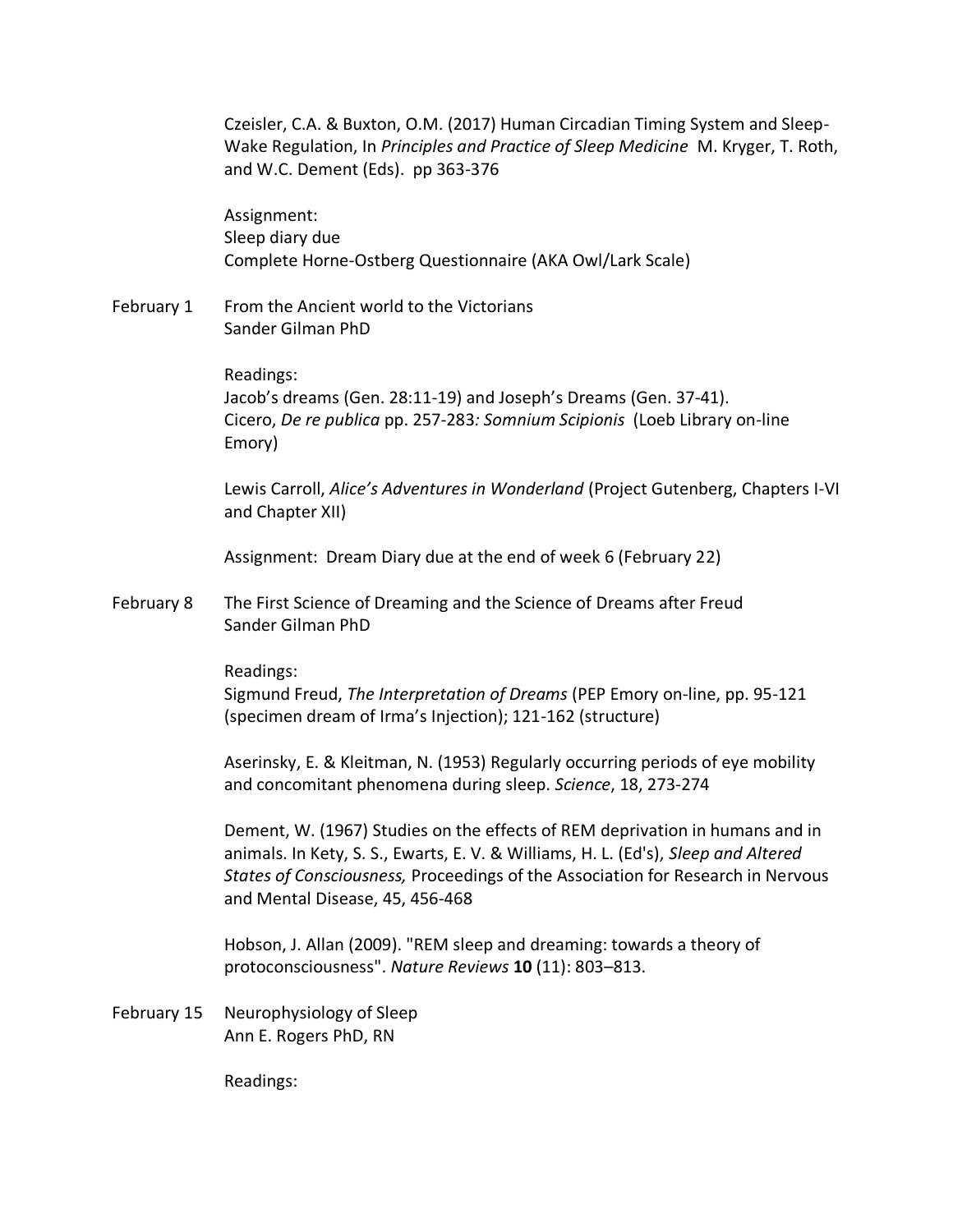Schwartz, M.D. & Kilduff, T.S. (2015). The neurobiology of sleep and wakefulness. *Psychiatric Clinics of North America*, *38*, 615-644.

February 22 Sleep Disorders and Treatment Ann E. Rogers PhD, RN

> Readings: Viewing of Peter Brook's 1967 film version Peter Weiss's *Marat/Sade* (1963)

Assignment: Complete the Pittsburg Sleep Quality Questionnaire and write a short paper identifying the sleep disorder portrayed in *Marat Sade.* Using examples from the original play or the film, justify why you made that diagnosis.

March 1 Idiopathic Hypersomnia Lynn Marie Trotti MD, Department of Neurology

> Readings: Billiard, M., & Sonka, K. (2016). Idiopathic hypersomnia. *Sleep Medicine Reviews. 29*, 23-33.

> Trotti, L.M., Saini, P., Bliwise, D.L. , Freeman, A.A., Jenkins, A., Rye, D.B. (2015). Clarithromycin in y-aminobutyric acid-related hypersomnolence: A randomized, cross-over trial. *Annals of Neurology, 78*, 454-465.

> Trotti, L.M., Saini, P., Koola, C., LaBarbera, V., Bliwise, D., & Rye, D.B. (2016) Flumazenil for the treatment of refractory hypersomnolence: Clinical experience with 153 patients. *Journal of Clinical Sleep Medicine, 12*, 1389-1394.

Watson, N.F. (2016). What's Old is New Again: Fresh Hope for Treatment Refractory Hypersomnolence Patients. *Journal of Clinical Sleep Medicine. 12,*  1322 (Please read this before Trotti, 2016)

Assignment: Take Home Quiz due Monday, March 4

March 8 Sleep Apnea and Obesity Sander Gilman PhD

Readings:

Charles Dickens, *Pickwick Papers* (Project Gutenberg on line: Chapters 4/IV, 5/V, 6/VI, 8/VIII, 28/XXVIII, 54/LIV) Sander L. Gilman, *Obesity: The Biography* (Oxford: Oxford University Press, 2010), pp. 1-20.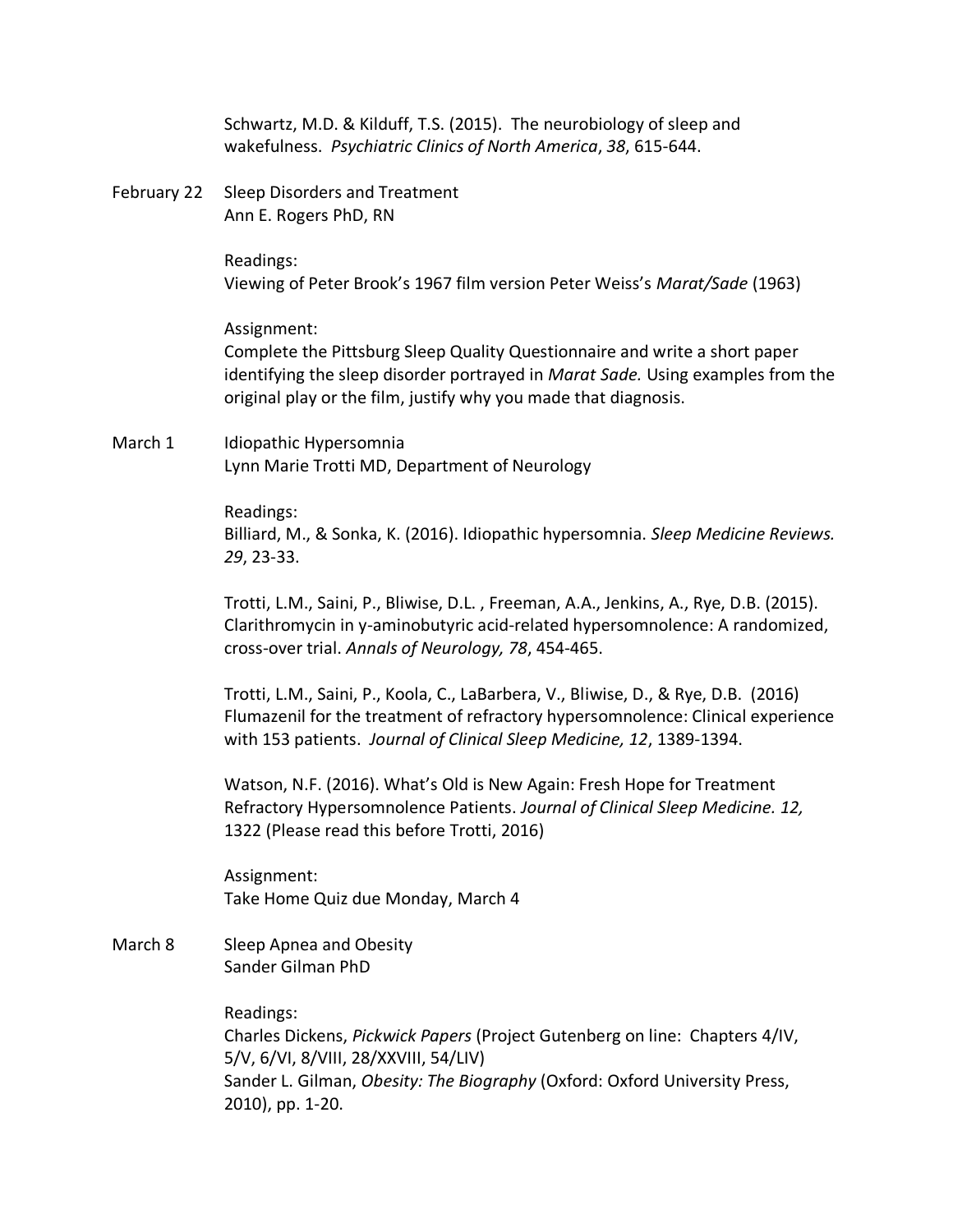Assignment: Choose and download an app designed to promote sleep. Use it for two weeks and then write an essay critically evaluating the app. Discuss the science behind the app, the qualifications of the app developer, and whether or not you think the app is useful and provides accurate information. Be prepared to share your findings on March 30

- March 15 Spring Break
- March 23 Impact of Work and School Schedules on Sleep Ann E. Rogers PhD, RN

#### Readings:

Bonnefond A; Tassi P; Roge J; Muzet A. (2004). A critical review of techniques aiming at enhancing and sustaining worker's alertness during the night shift. *Industrial Health, 351*, 1838-1848.

Landrigan CP, Rothschild JM, Cronin JW, Kaushal R, Burdick E, Katz JT, Lilly CM, Stone PH, Lockley SW, Bates DW, Czeisler CA. (2004) Effect of Reducing Interns' Work Hours on Serious Medical Errors in Intensive Care Units. *New Engl J Med.* 2004 351, 1838-48.

Rogers, A.E., Hwang, W-T, Scott, LD, Aiken, L.H. & Dinges, DF. (2004*).* The working hours of hospital staff nurses and patient safety. *Health Affairs, 23*, 202- 212.

Yuan, X., Zhu, C., Wang, M., Mo, F., Du, W., & Ma, X. (2018). Night shift work increases the risks of multiple primary cancers in women: A systematic review and meta-analysis of 61 articles. *Cancer Epidemiology, Biomarkers & Prevention, 27*, 25-40.

#### Assignment:

Write a short essay describing your future career, and identify if it will have an impact on your sleep patterns. Consider whether you will be working nonstandard hours, long hours or be faced with a long commute.

Let Dr. Rogers know via email which app you've been testing for the class on March 29

March 29 Sleep and Technology Ann E. Rogers PhD, RN

Readings: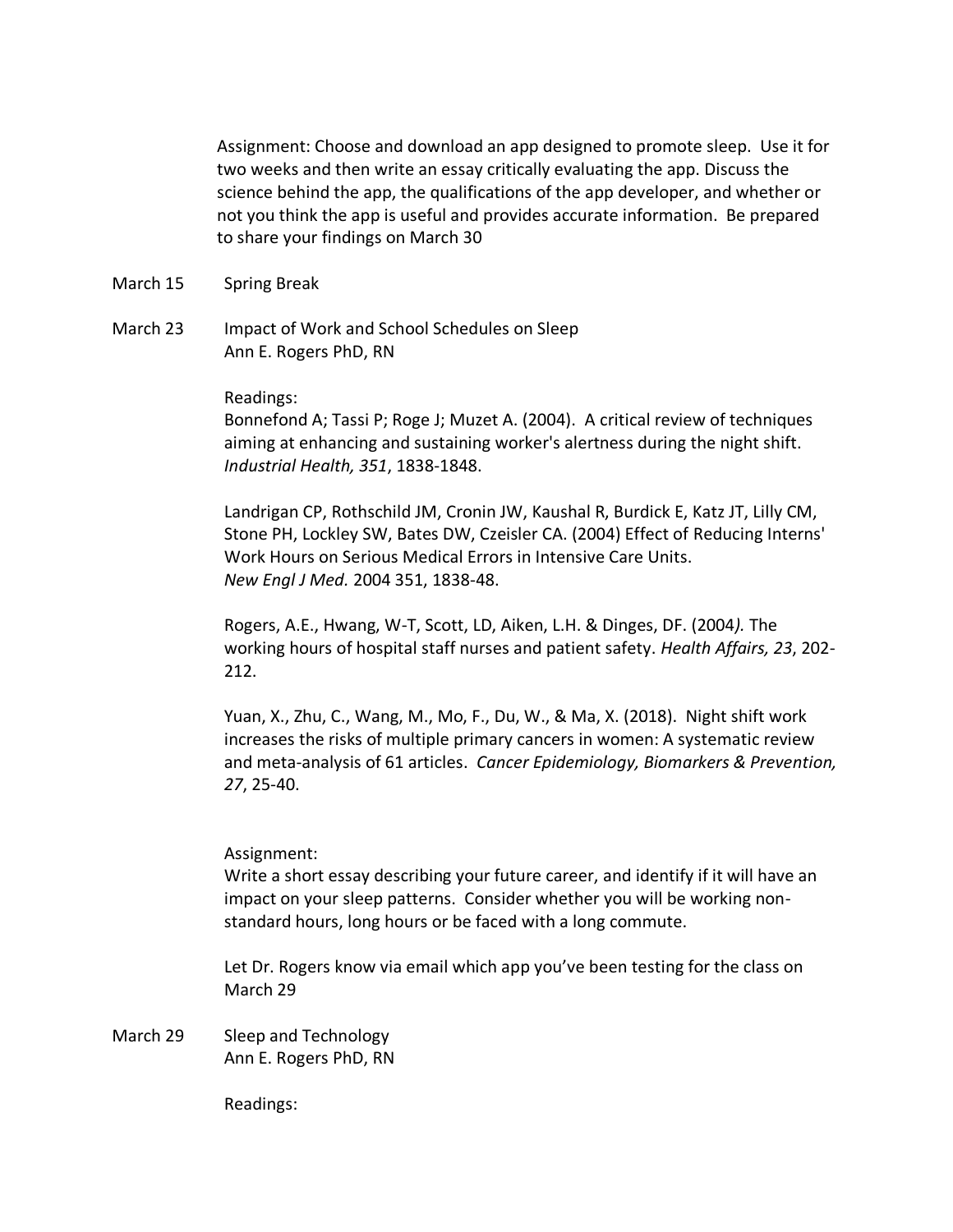Fossum IN; Nordnes LT; Storemark SS; Bjorvatn B; Pallesen S. (2014) The association between use of electronic media in bed before going to sleep and insomnia symptoms, daytime sleepiness, morningness, and chronotype. *Behavioral Sleep Medicine*. 12(5):343-57,

Riley WT; Mihm P; Behar A; Morin CM. (2010) A computer device to deliver behavioral interventions for insomnia. *Behavioral Sleep Medicine*. 8:, 2-15.

Baron KG, Duffecy J, Reid K, Begale M, Caccamo L. (2018). Technology-Assisted Behavioral Intervention to Extend Sleep Duration: Development and Design of the Sleep Bunny Mobile App. *JMIR MENT HEALTH* 5(1): e3.

April 5 Sleep and Music Ann E. Rogers PhD, RN

#### Readings:

Eggermont S; Van den Bulck J. (2006). Nodding off or switching off? The use of popular media as a sleep aid in secondary-school children. *Journal of Paediatrics & Child Health. 42*, 428-33,

Iwaki T; Tanaka H; Hori T. (2003) The effects of preferred familiar music on falling asleep. *Journal of Music Therapy, 40*, 15-26.

Loewy, J., Stewart, K., Dassler, A-M., Telsey, A., & Homel, P. (2013). The effects of music therapy on vital signs, feeding and sleep in premature infants. *Pediatrics*. *131*, 902-918

April 12 Sleep and Culture Ann E. Rogers PhD, RN

Readings:

Mindell, J.A., Sadeh, A., Kwon, R., & Goh, D.Y.T. (2013) Cross cultural differences in the sleep of preschool children. *Sleep Medicine. 14*, 1283-1289.

Mindell, J.A., Sadeh, A., Kwon, R., & Goh, D.Y.T. (2013). Cross-cultural comparison of maternal sleep. *Sleep. 36*, 1699-1706.

Worthman, C.M. & Brown, R.A. (2013). Sleep budgets in a globalizing world: Biocultural interactions influence sleep sufficiency in Egyptian families. *Social Science and Medicine. 79*, 31-39.

Worthman, C.M. & Brown, R.A. (2007). Companionable sleep: Social regulation of sleep and co-sleeping in Egyptian families. *Journal of Family Psychology, 21*, 124-135.